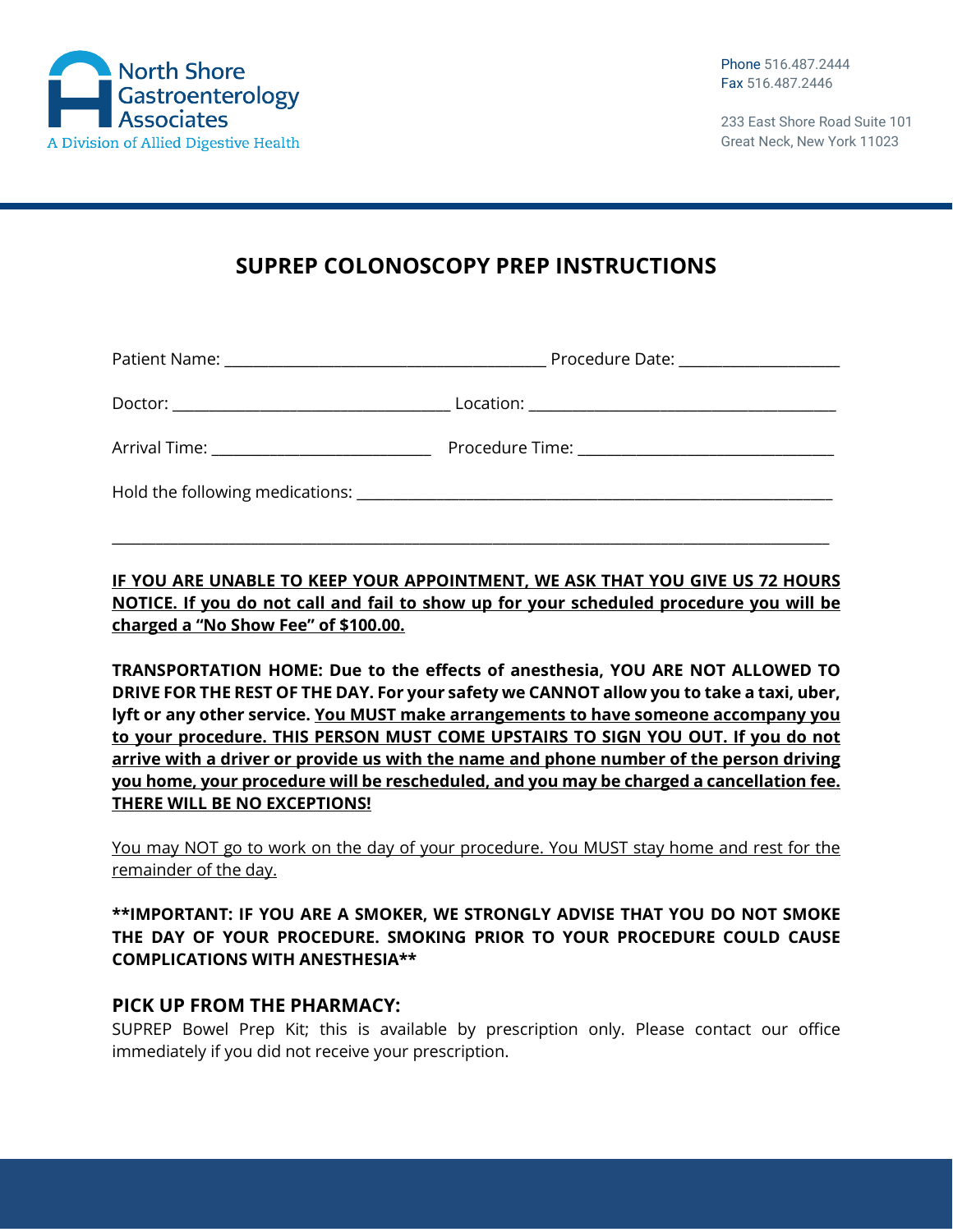

233 East Shore Road Suite 101 Great Neck, New York 11023

### **AT LEAST ONE WEEK PRIOR TO YOUR PROCEDURE:**

- 1. **If you take any blood thinners, such as Coumadin, Plavix or Aspirin daily, you must notify your doctor IMMEDIATELY!** These medications **MAY** need to be discontinued prior to your procedure.
- 2. If you take Insulin, you must discuss with your doctor whether you need to hold off taking or reduce your morning dose the day of the procedure.
- 3. **STOP** taking any vitamins containing iron and/or iron supplements **ONE WEEK** prior to your procedure.

### **TWO DAYS BEFORE YOUR PROCEDURE:**

You must stop eating the following foods: Salads, Nuts, Seeds, and Corn.

### **THE DAY BEFORE YOUR PROCEDURE:**

Do not apply any lotion to your chest, arms, or legs!

1. You must be on a **CLEAR LIQUID DIET** for the **ENTIRE** day. You must begin a clear liquid diet from the time you wake up.

| <b>You May Have:</b>                                                                    | You May NOT Have: |
|-----------------------------------------------------------------------------------------|-------------------|
| Water, Seltzer, Apple Juice, Sprite, Ginger Ale,   Gum, Solid Foods, Alcohol, Lemonade, |                   |
| Plain Jello (not red or purple), Bouillon or   Milk or Milk Products                    |                   |
| Clear Broth, Gatorade (not red or purple),                                              |                   |
| White Grape Juice, Italian Ice (not red or                                              |                   |
| purple), Black Coffee or Tea (no milk or                                                |                   |
| creamer)                                                                                |                   |

- 2. **At 6PM**, pour one of the 6‐ounce bottles of SUPREP liquid into the mixing container (provided with the kit). Add cool drinking water, filling the container to the 16‐ounce line, and mix. **Drink ALL of the liquid in the container.** After you have finished all of the SUPREP mixture, you MUST drink TWO more 16‐ounce containers of water over the next hour. Simply fill the container two more times with plain water and drink.
- 3. **You are encouraged to continue to drink as much clear liquid as possible until bedtime.**